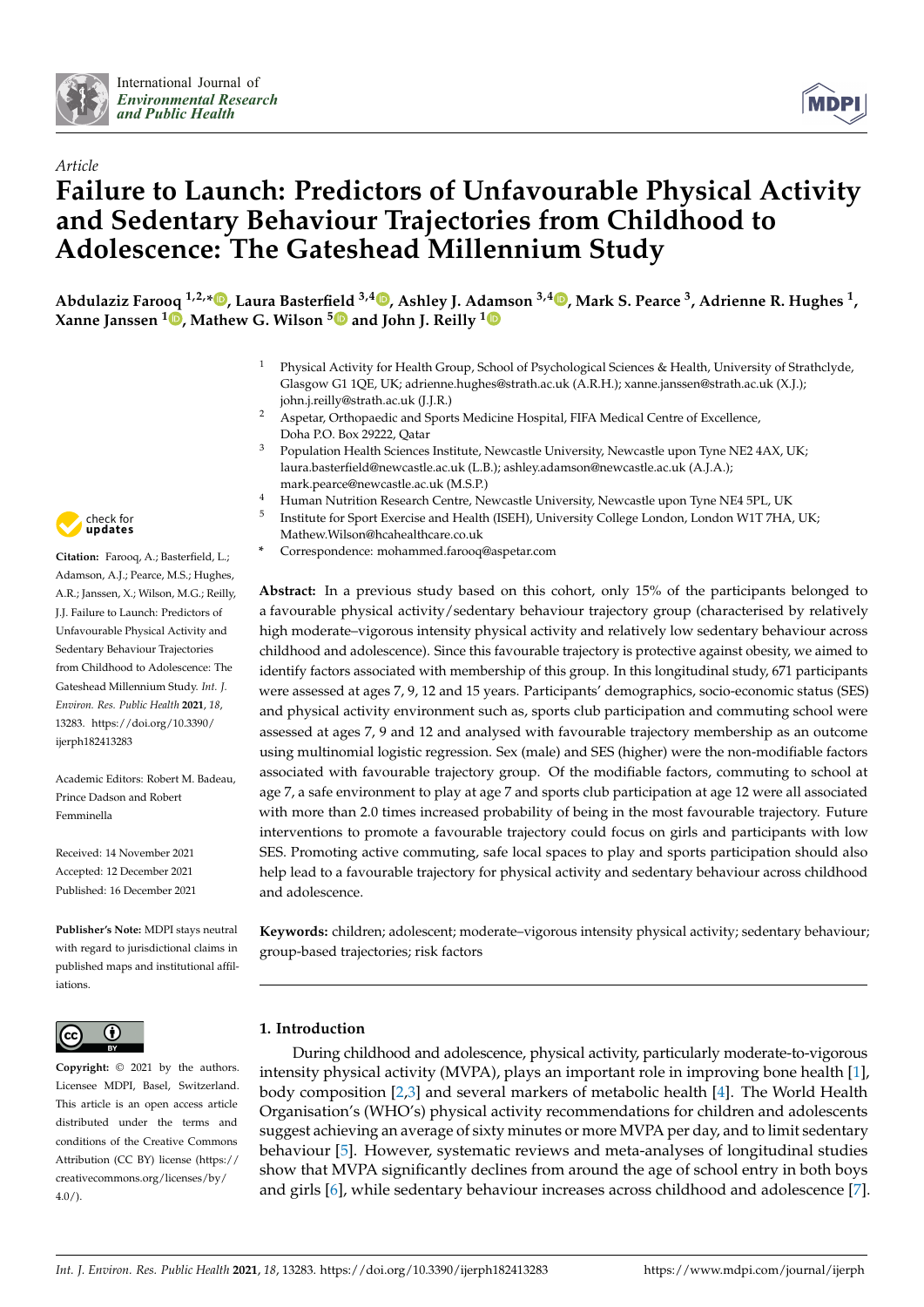Low levels of physical activity might persist into adulthood, and it is understood that sedentary behaviour tracks strongly with age [\[8,](#page-10-7)[9\]](#page-10-8).

If physical activity and sedentary behaviour are considered within a socio-ecological model, it seems likely that children are exposed to unsupportive environments and so, typically, develop habits that are responsible for an unfavourable physical activity and sedentary behaviour trajectory (i.e., decrease in average time spent in MVPA and increase in average sedentary time with age). Evidence suggests that supportive environments, including school and community programmes, have the potential to increase time spent in children's free play, structured and unstructured physical activity, and active transport-related behaviours such as walking or cycling to and from school [\[10,](#page-10-9)[11\]](#page-10-10). For example, among children, pedometerassessed physical activity was higher with sports club participation than non-participation [\[12\]](#page-10-11). Extensive numbers of studies have focused on individual-level correlates (cross-sectional studies) or determinants (longitudinal studies) of time spent in MVPA and time spent sedentary on obesity outcomes [\[13–](#page-10-12)[18\]](#page-10-13). In addition to potentially modifiable correlates or determinants of these behaviours and outcomes, some fixed factors have been identified as important correlates or determinants such as sex, socio-economic status (SES) and age. For example, in one study, children with high SES had better cardiorespiratory health and physical activity as compared to children with low SES [\[19\]](#page-10-14), though in general SES is not associated with objectively measured habitual MVPA in children in the UK [\[20\]](#page-11-0).

More recently, the concept of child–adolescent trajectories of MVPA and sedentary time has emerged. These are distinct and recognisable patterns of change with age in the habitual time spent in MVPA [\[1,](#page-10-0)[6,](#page-10-5)[21–](#page-11-1)[23\]](#page-11-2), or habitual time spent sedentary [\[6\]](#page-10-5), or in trajectories of change in MVPA and sedentary time combined [\[24](#page-11-3)[–26\]](#page-11-4) instead of just simple descriptions of average changes in MVPA and sedentary behaviour. In our previous studies, we have identified such trajectories across childhood and adolescence [\[25\]](#page-11-5), and have demonstrated that they are associated with different body fatness outcomes towards the end of adolescence [\[25\]](#page-11-5). What is less clear is what determines these different trajectories—why do individuals follow a favourable trajectory across childhood and adolescence and who belongs to less favourable inactive trajectories? An understanding that there are distinct latent groups with different trajectories of time spent in MVPA and time spent sedentary provides both quantitative and qualitative information for planning interventions [\[1,](#page-10-0)[6,](#page-10-5)[21–](#page-11-1)[23](#page-11-2)[,26,](#page-11-4)[27\]](#page-11-6). Recently, in English children, it was found that only a small proportion of children (~15%) belonged to a favourable trajectory group, characterised by maintaining high child and adolescent MVPA (above 60 min/day) and a steady but modest increase in time spent sedentary through adolescence (Figure [1\)](#page-2-0). Being in this favourable trajectory group was associated with much lower adiposity in late adolescence than the other two distinct trajectory groups observed [\[25\]](#page-11-5). Since favourable trajectories of MVPA and sedentary time across childhood and adolescence are associated with favourable health outcomes, this study aimed to determine, in English children, whether factors assessed during childhood such as sports club participation, commuting to school, supportive environment and screen time are associated with being in a favourable (MVPA and sedentary time) trajectory across childhood and adolescence, and whether non-modifiable factors such as sex/gender and SES are associated with trajectory group membership [\[25\]](#page-11-5).



**Figure 1.** *Cont*.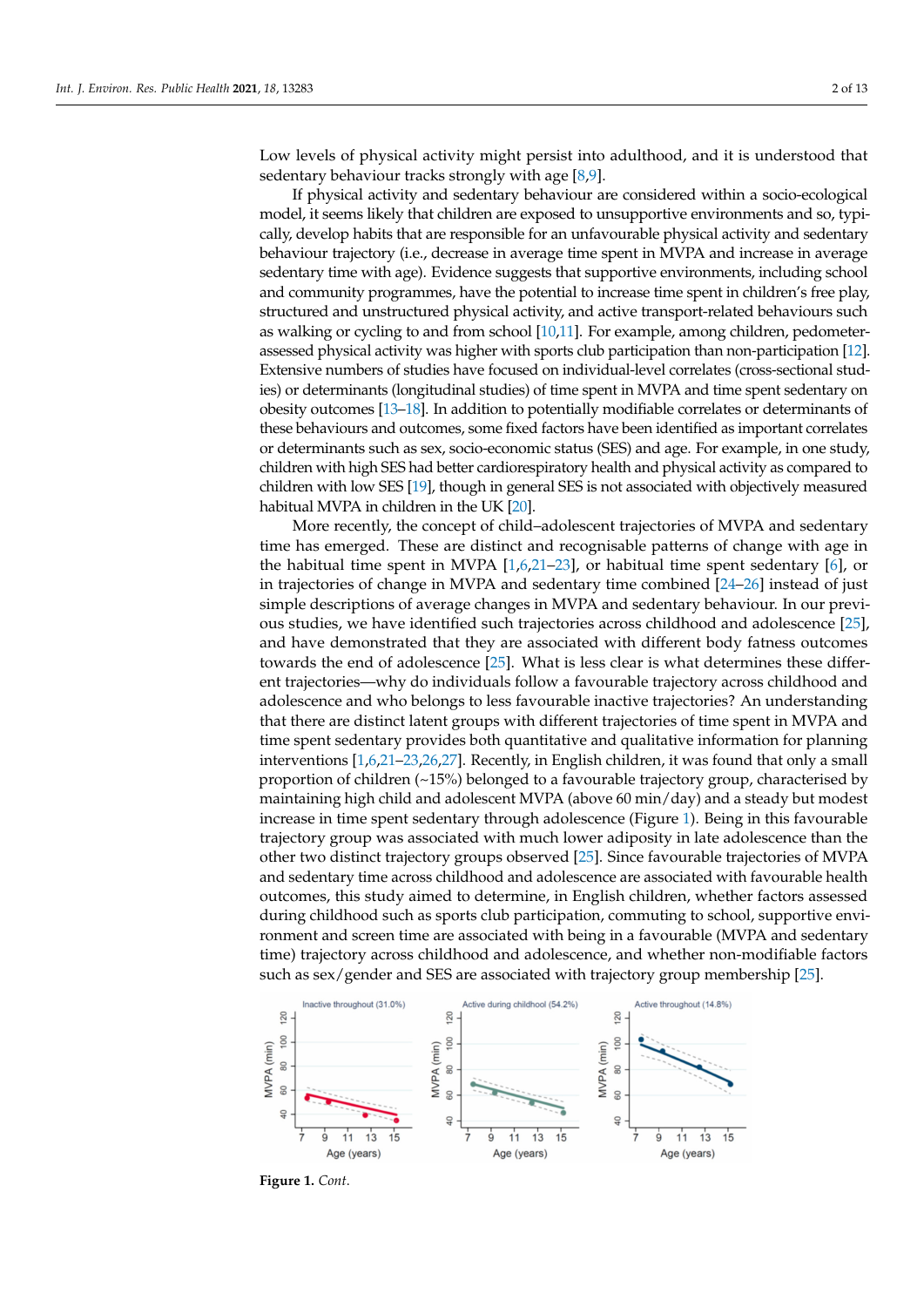<span id="page-2-0"></span>

Figure 1. Multiple trajectories of average time spent in moderate–vigorous intensity physical activity (MVPA) and sedentary behaviour (minutes per day) [\[25\]](#page-11-5).

#### **2. Materials and Methods**

*2.1. Study Design and Settings*

The Gateshead Millennium Study (GMS) was conducted in Gateshead, North East England. More details have been described elsewhere [\[6](#page-10-5)[,28](#page-11-7)[–30\]](#page-11-8); in brief, this study has a longitudinal cohort study design.

#### *2.2. Participants*

The sampling procedures and recruitment process of this cohort have been described previously [\[28](#page-11-7)[,29](#page-11-9)[,31\]](#page-11-10). In brief, participants were part of a socio-economically representative birth cohort all born in Gateshead (North East England) in 1999/2000, and mostly white (98%).

## *2.3. Measurements*

Participants were asked to complete physical activity measures when children were 6 and 8 years old (October 2006 to December 2007) (hereafter referred as age 7). Follow up measurements were at 8–9 years of age (hereafter referred as age 9), at 11–12 years of age (hereafter referred as age 12) and, finally, when children were 14–15 years of age (hereafter referred as age 15).

### *2.4. Anthropometry and Body Composition*

The participants had to remove shoes before taking height, which was measured with a precision of up to 0.1 cm using a portable stand (Seca, Birmingham, UK). Weight was measured with the precision of 0.1 kg in light clothing using Tanita TBF300MA (Chasmors, London, UK).

#### *2.5. Physical Activity*

Objectively measured physical activity and sedentary behaviour was assessed at all four time points (age 7, 9, 12 and 15 years) using accelerometers (ActiGraph GT1M, FL, USA). The methods of assessment have been previously described in detail [\[25\]](#page-11-5) but, in summary, participants wore the accelerometer above their right hip for 7 consecutive days. Children were requested to wear them at all times during waking hours and were permitted to remove them only for sleep or during water-based activities such as showering, bathing and swimming. The device was set to summarize activity in 15 s (epochs) sampling intervals. A day's data was considered acceptable if wear time per day was more than 6 h within 24 h [\[6\]](#page-10-5). For the physical activity data to be considered valid, at least 3 days (2 weekdays and 1 weekend) of valid data was required. Only those children who provided at least one measurement of valid physical activity data at ages 7, 9, 12 and 15 years were included in this study. The intensity of physical activity was determined using Evenson's cut-off to define MVPA (574 counts per 15 s) [\[32\]](#page-11-11). Duration in sedentary time was computed when the accelerometer reading was  $<100$  cpm, while  $>10$  min of continuous 0 s was considered as non-wear time [\[32\]](#page-11-11).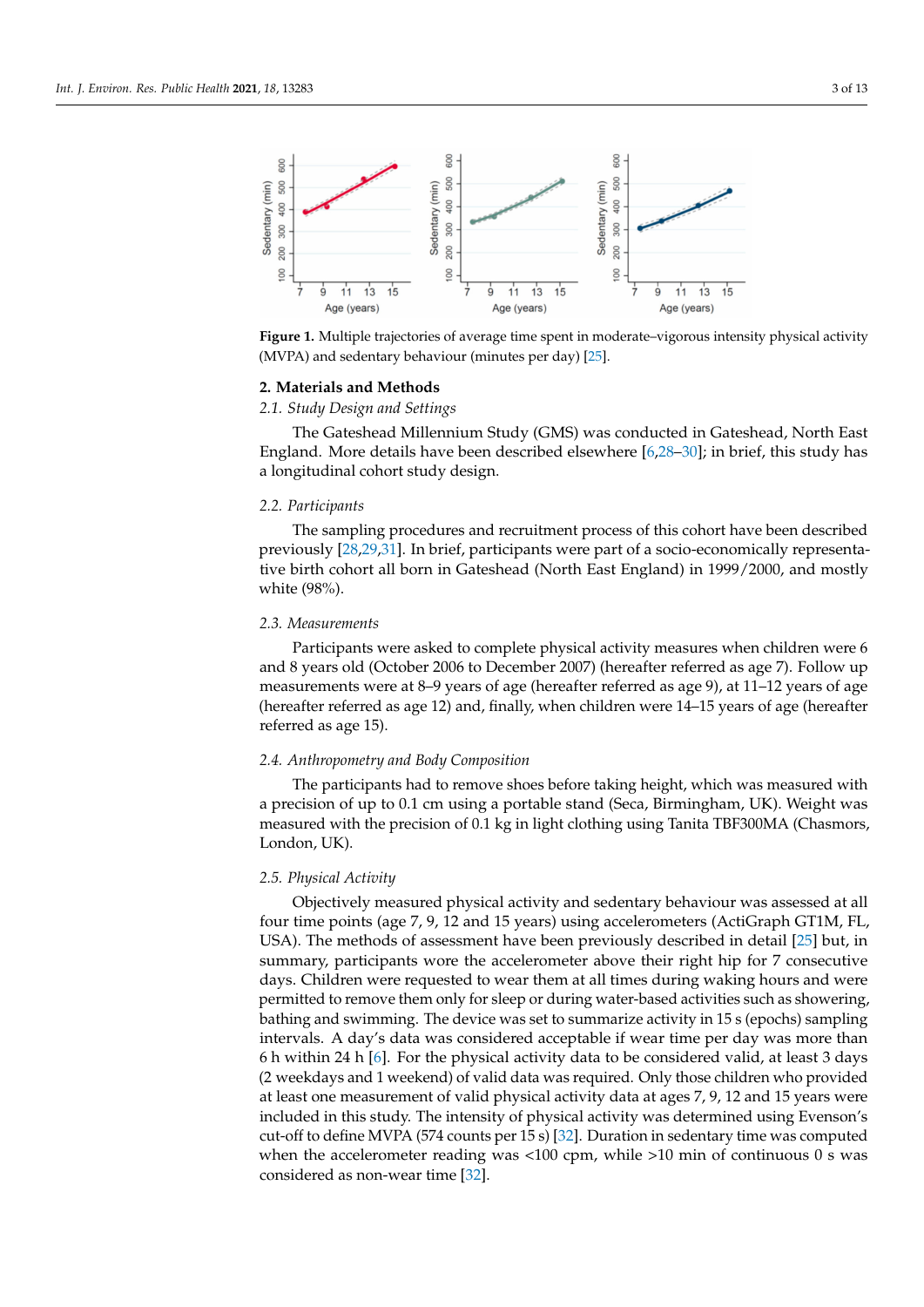#### *2.6. Outcome Variable*

The main outcome variable for the present study is the probability of belonging to any of the three distinct groups previously identified using multigroup trajectory analysis (Figure [1\)](#page-2-0) [\[25\]](#page-11-5). Participants were previously categorized, based on the four measures of accelerometer-measured habitual time spent in MVPA and accelerometer-measured time spent sedentary across childhood and adolescence, into the following three groups: (1) 'inactive throughout' (31.0.%), (2) 'Active during childhood' (54%), and (3) favourable trajectory, i.e., 'Active throughout' (15%). In the 'inactive throughout' group, average MVPA per day was below the recommended 60 min at age 7 and declined steeply with age. In addition, time spent in sedentary behaviour was always high relative to the other groups and increased with age. The second group (Figure [1\)](#page-2-0) consisted of 54% of the sample, these individuals were active during childhood with MVPA over 60 min/day, but this declined from age 7, combined with increasing time spent in sedentary behaviour. The third group showed the most favourable trajectory but were also the smallest group (15% of the sample), they had relatively high habitual time spent in MVPA (>60 min/day) across childhood and adolescence, combined with steadily increasing time spent sedentary (Figure [1\)](#page-2-0).

#### *2.7. Explanatory Variables*

The selection of explanatory variables was based on a combination of the literature on factors influencing accelerometer-measured MVPA and time spent sedentary, and previous findings from the same GMS cohort, which reported, from cross-sectional analyses, that measures of MVPA and sedentary behaviour during childhood are strongly correlated with sex, outdoor play, commuting to school, participation in after school sports clubs and availability of safe places for play at age 7 only [\[29\]](#page-11-9). In addition to these variables, we also considered school sports clubs' participation, which was a predictor for overall physical activity in a longitudinal analysis in the same cohort [\[33,](#page-11-12)[34\]](#page-11-13). Since socio-economic status can potentially influence MVPA levels [\[35\]](#page-11-14) and is positively associated with cardiorespiratory fitness among children [\[19\]](#page-10-14), it was considered as one of the non-modifiable risk factors.

## *2.8. Non-Modifiable Factors*

Demographic data such as participants' date of birth, sex and SES were collected at birth [\[29](#page-11-9)[,30\]](#page-11-8). Sex was based on biological gender recorded at birth. In this study, SES was assessed using the Townsend score. The Townsend score is a validated, area-based measure of socio-economic deprivation. It is computed based on percentage of unemployment, overcrowding and car ownership in the area of residence. It is ranked between 1–5, each corresponding to the 20th, 40th, 60th, 80th and 100th percentile of the general population as a reference [\[28\]](#page-11-7).

#### *2.9. Physical Activity Environment*

Parents completed a questionnaire on their child's physical activity environment at age 7. These questions were based on a five-point Likert scale (1–5; 1 Never, 2 Usually not, 3 Sometimes, 4 Usually, 5 Always) enquiring about how often the child and/or parent engages in different activities (for example: 'My child walks/cycles from home to school'). For the purpose of analysis, positive responses 'sometimes', 'usually' and 'always' were combined and 'never' and 'usually not' were combined to create a dichotomous variable. Questions to assess availability of parks/safe outdoor play areas, and whether their child can play unsupervised indoors or outdoors were recorded as true or false. A short version of this questionnaire was administered again when children were 12 years of age to assess school commuting and neighbourhood safety [\[29](#page-11-9)[,30\]](#page-11-8).

## *2.10. Sports Club Participation*

Child participation in sports clubs was enquired directly with children at age 9 and age 12. Children were asked if they participated in school sports clubs or outside school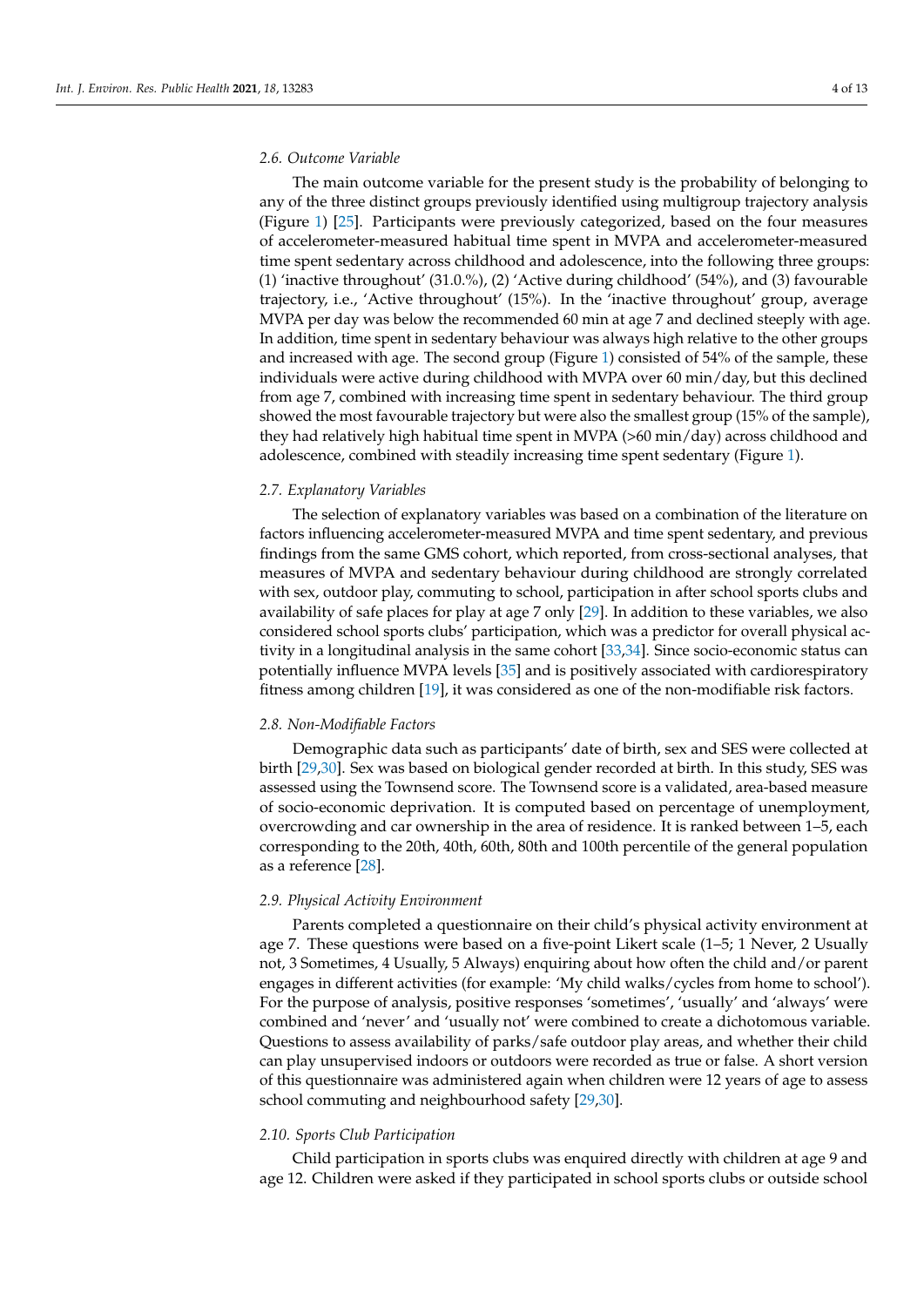sports clubs. A child was considered to participate in any sports club if he/she participated in either school or outside school sports clubs or both [\[33\]](#page-11-12).

## *2.11. Statistical Methods*

All data were coded and analysed using the statistical software STATA v14.0 (TX: StataCorp LP). The methods used to identify and describe the three distinct trajectory groups have been described previously [\[25\]](#page-11-5). In brief, STATA plugin [\[36\]](#page-11-15) for group-based multiple trajectory analysis was used to identify patterns of trajectories of two dependent continuous variables: time spent in MVPA min/day and time spent in sedentary behaviour min/day jointly [\[37\]](#page-11-16). Three groups model provided the smallest Bayesian Information Criteria (BIC) value and, hence, was considered as best fit [\[38\]](#page-11-17).

To determine the association of categorical variable trajectory group with other categorical explanatory variables at ages 7, 9 and 12, a Chi-square test for independence was used. In order to compare the means of continuous variables Townsend score or parental education with three identified groups, One Way Analysis of Variance (ANOVA) was used. Post hoc comparisons were performed after Bonferroni correction.

In order to identify factors associated with group membership, the identified distinct ordered groups were used as a dependent variable in multinomial logistic regression analysis using the 'inactive throughout' group as a reference. Only the significant factors observed from previous univariable analysis were considered in the stepwise backward multinomial logistic regression. The relative risk ratio and 95% CI were reported that provided the risk of belonging to a specific group compared to the 'inactive throughout' group (reference group). A *p*-value < 0.1 was used to identify potential factors in univariable analysis, and *p*-value < 0.05 was considered a cut-off for statistical significance in multivariable analysis.

## **3. Results**

#### *3.1. Characteristics of the Participants*

There was an almost equal proportion of boys (49.6%) and girls (50.4%) in the included sample. From the 671 participants, the number of individuals who provided accelerometer data at least once, twice or three times for all four waves were 141, 150, 163 and 217, respectively. Table [1](#page-4-0) shows the distribution of SES in the sample. Around 38.8% of the participants were ranked in the 0–40th percentile on the socio-economic status Townsend score, whereas 18.0% were above the 80th percentile on the Townsend score. The average number of years of education for the parents was  $14.3 \pm 1.9$  years.

|                                | N   | $\%$     |
|--------------------------------|-----|----------|
| <b>Sex</b>                     |     |          |
| <b>Boys</b>                    | 333 | 49.6%    |
| Girls                          | 338 | 50.4%    |
| <b>Townsend Score Quintile</b> |     |          |
| $0 - 19$                       | 118 | $17.7\%$ |
| $20 - 39$                      | 140 | 21.1%    |
| $40 - 59$                      | 153 | 23.0%    |
| $60 - 79$                      | 134 | 20.2%    |
| 80-100                         | 120 | 18.0%    |
|                                |     |          |

<span id="page-4-0"></span>**Table 1.** Characteristics of the sample.

#### *3.2. Univariable Association of Explanatory Variables with Trajectory Group Outcomes*

A higher proportion of the 'active throughout' group were boys (77.4%) compared to (34.6%) in the 'inactive throughout' group ( $p < 0.001$ ). Children in the 'active during childhood' group had higher SES (Townsend score) compared to the 'inactive throughout' group ( $p = 0.060$ ). Participants whose parents reported their child is interested in sports  $(p = 0.002)$  and enjoyed active play  $(p = 0.024)$  at age 8 were more likely to belong to the favourable 'active throughout' trajectory group (Table [2\)](#page-5-0).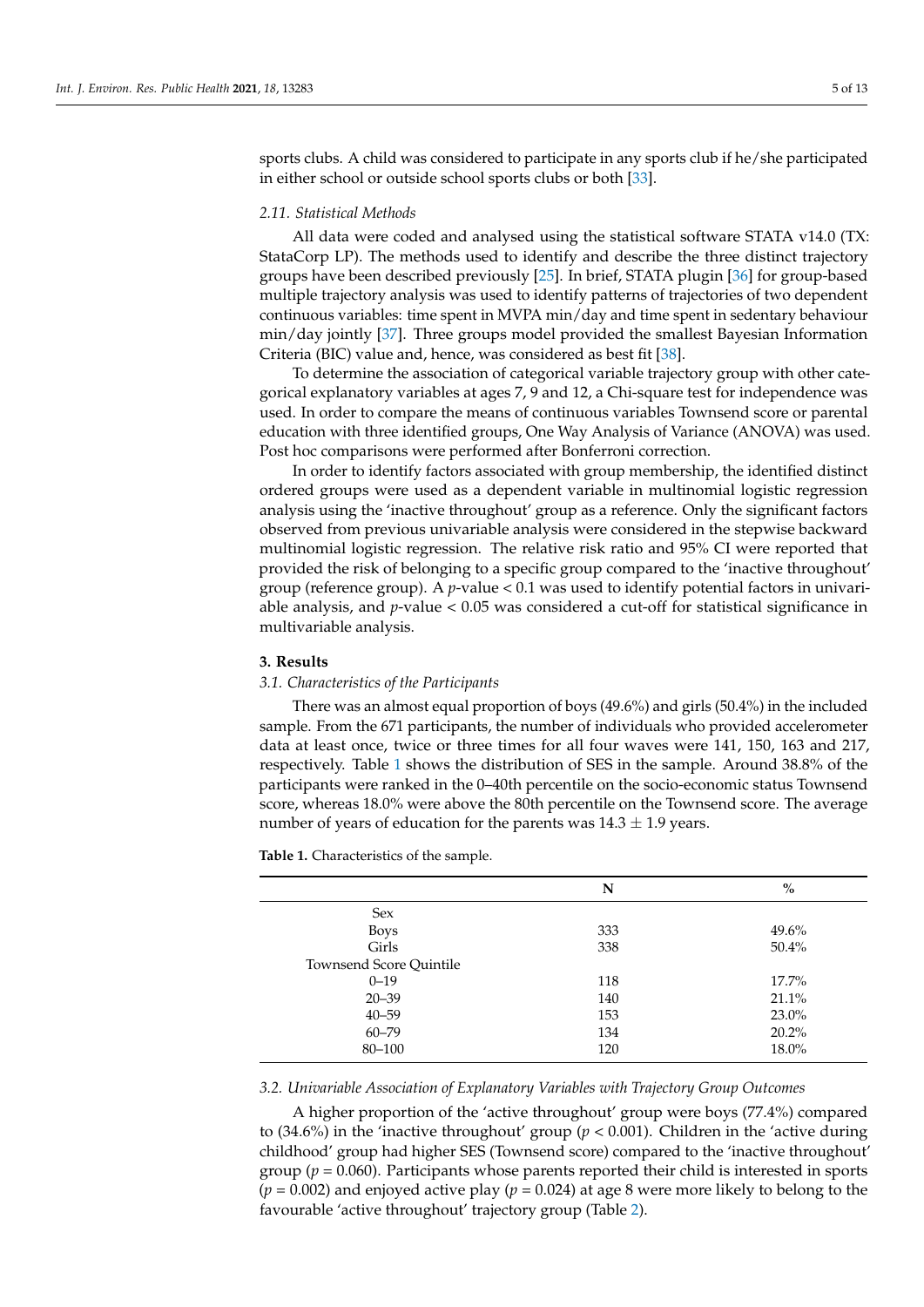<span id="page-5-0"></span>**Table 2.** Modifiable and non-modifiable factors at age 7, 9 and 12 years in association with identified distinct trajectory groups for MVPA and sedentary behaviour combined (Univariable analysis).

| <b>Explanatory Variables</b>                                                                      | Inactive<br>Throughout<br>$(N = 185)$ | Active during<br>Childhood<br>$(N = 393)$ | <b>Favourable Group</b><br>(Active Throughout)<br>$N = 93$ | $p$ -Value |
|---------------------------------------------------------------------------------------------------|---------------------------------------|-------------------------------------------|------------------------------------------------------------|------------|
| Sex                                                                                               |                                       |                                           |                                                            |            |
| Males                                                                                             | 34.6%                                 | 50.1%                                     | 77.4%                                                      | < 0.001    |
| Females                                                                                           | 65.4%                                 | 49.9%                                     | 22.6%                                                      |            |
| <b>Townsend Score</b>                                                                             | $2.8 \pm 1.3$                         | $3.1 \pm 1.4$                             | $2.9 \pm 1.3$                                              | 0.060      |
| Physical Activity Environment at Age 7 <sup>‡</sup>                                               |                                       |                                           |                                                            |            |
| Given the choice, my child would rather play an active<br>game than watch TV/play a computer game | 105(56.8)                             | 256(65.1)                                 | 65(69.9)                                                   | 0.057      |
| My child is interested in sport                                                                   | 125(67.6)                             | 298(75.8)                                 | 81(87.1)                                                   | 0.002      |
| My child likes to try new games and sports                                                        | 137(74.1)                             | 299(76.1)                                 | 80(86.0)                                                   | 0.069      |
| My child prefers reading to active play                                                           | 50(27.0)                              | 105(26.7)                                 | 15(16.1)                                                   | 0.089      |
| My child enjoys taking part in after-school games clubs                                           | 126(68.1)                             | 276(70.2)                                 | 71(76.3)                                                   | 0.359      |
| My child enjoys active play                                                                       | 162(87.6)                             | 363(92.4)                                 | 90(96.8)                                                   | 0.024      |
| I play with my child if he/she asks me to join in                                                 | 148(80.0)                             | 296(75.3)                                 | 68(73.1)                                                   | 0.345      |
| I take exercise at the same time as my child                                                      | 56(30.3)                              | 137(34.9)                                 | 24(25.8)                                                   | 0.190      |
| My child helps with housework/in the garden                                                       | 91(49.2)                              | 187(47.6)                                 | 32(34.4)                                                   | 0.046      |
| I try to be more active so my child is more active                                                | 91(49.2)                              | 192(48.9)                                 | 40(43.0)                                                   | 0.565      |
| I think it is important for my child to be active                                                 | 180(97.3)                             | 380(96.7)                                 | 87(93.5)                                                   | 0.257      |
| I think my child is active at school                                                              | 170(91.9)                             | 370(94.1)                                 | 89(95.7)                                                   | 0.407      |
| I would like my child to be more active                                                           | 86(46.5)                              | 164(41.7)                                 | 30(32.3)                                                   | 0.076      |
| I think my child gets enough activity at school and<br>doesn't need to be active at home          | 48(25.9)                              | 108(27.5)                                 | 16(17.2)                                                   | 0.124      |
| My child walks/cycles from home to school                                                         | 110(59.5)                             | 272(69.2)                                 | 68(73.1)                                                   | 0.027      |
| I think there are enough places for my child to play safely                                       | 33(22.0)                              | 55(17.9)                                  | 23(28.0)                                                   | 0.187      |
| I would like to see more play areas near my home                                                  | 110(73.3)                             | 220(71.4)                                 | 61(74.4)                                                   | 0.920      |
| I consider it to be safe for my child to play outside                                             | 36(24.0)                              | 93(30.6)                                  | 35(43.2)                                                   | 0.044      |
| I have a yard/garden my child can play in                                                         | 147(97.4)                             | 299(97.1)                                 | 81(98.8)                                                   | 0.855      |
| My child can play unsupervised indoors                                                            | 116(76.8)                             | 232(75.3)                                 | 59(72.0)                                                   | 0.864      |
| My child can play unsupervised outdoors                                                           | 45(29.8)                              | 124(40.4)                                 | 37(45.1)                                                   | 0.176      |
| During the last week has your child done any sport and<br>exercise activities                     | 63(71.6)                              | 130(62.8)                                 | 38(73.1)                                                   | 0.191      |
| Participates in Sports Club (Age 9) <sup>+</sup>                                                  | Inactive<br>Throughout                | <b>Active during</b><br>Childhood         | <b>Active Throughout</b>                                   | p-Value    |
| At school                                                                                         | 45(29.6)                              | 121(36.8)                                 | 35(43.8)                                                   | 0.087      |
| Outside school                                                                                    | 85(56.3)                              | 192(58.5)                                 | 54(66.7)                                                   | 0.293      |
| Physical Activity Environment (12 y) <sup>+</sup>                                                 |                                       |                                           |                                                            |            |
| My child walks/cycles from home to school                                                         | 44(32.8)                              | 120(43.5)                                 | 36(52.9)                                                   | 0.016      |
| I think there are enough places for my child to play safely                                       | 52(28.3)                              | 83(21.4)                                  | 30(32.3)                                                   | 0.041      |
| I would like to see more play areas near my home                                                  | 79(42.9)                              | 182(46.8)                                 | 43(46.2)                                                   | 0.683      |
| I consider it to be safe for my child to play outside                                             | 74(40.2)                              | 146(37.4)                                 | 44(47.3)                                                   | 0.212      |
| Participates in Sports Club (Y12) +                                                               |                                       |                                           |                                                            |            |
| At school                                                                                         | 42(22.7)                              | 125(31.8)                                 | 37(39.8)                                                   | 0.009      |
| Outside school                                                                                    | 61(33.0)                              | 141(35.9)                                 | 42(45.2)                                                   | 0.131      |

 $^\ddag$  The frequency and (%) percentages refer to participants who responded positively (sometimes, usually or always);  $^\dag$  The frequency and (%) percentages refer to participants who responded affirmative (Yes).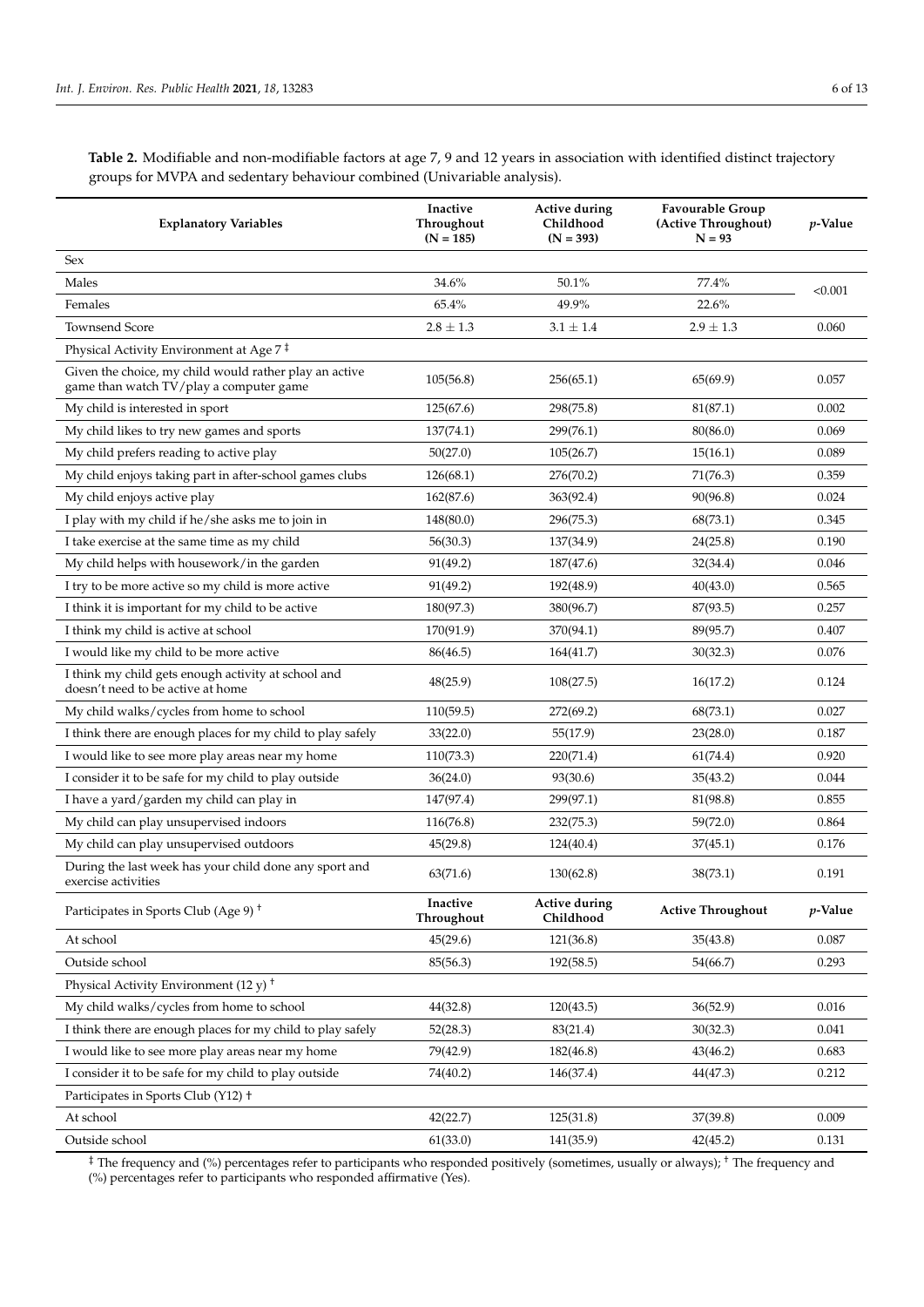Participants who commuted from home to school and those whose parents considered that the child has sufficient safe places for play at age 8 and age 12 were more likely to belong to the favourable 'active throughout' trajectory group ( $p = 0.027$  and  $p = 0.041$ , respectively). Those children who participated in a sports club (at school or outside school) at age 9 and age 12 were less likely to belong to the 'inactive throughout group' (*p* = 0.068 and  $p = 0.043$ , respectively) (Table [2\)](#page-5-0).

### *3.3. Multivariable Association of Explanatory Factors with Trajectory Group Membership*

All significant factors at ages 7, 9 and 12 that were associated with multi-trajectory group membership in Table [2](#page-5-0) were entered in a multinomial logistic regression using 'inactive throughout' as a reference category. Following a stepwise backward elimination, multinomial logistic regression only significant factors were retained (Table [3\)](#page-6-0). Table [3](#page-6-0) shows that boys were 2.3-fold more likely to be a member of the 'active during childhood' group (RR 2.3, 95% CI (1.3–4.0)) and 8.2-fold more likely to be in the favourable 'active throughout' trajectory (RR 8.2, 95% CI (3.7–18.4)) compared to being in the 'inactive throughout' group. One unit of higher socio-economic status increased the chances of being in the 'active during childhood' and favourable trajectory groups by 35% and 42%, respectively (Table [3\)](#page-6-0). The child commuting to school at age 7 and having a safe environment for play at age 7 resulted in more than a 2.5 times increased chance of belonging to the favourable trajectory group. School sports club participation at age 12 was significantly associated with the favourable trajectory group (RR 2.5, 95% CI (1.2–5.4)).

| <b>Explanatory Variables</b>     | <b>Inactive</b><br>Throughout* | <b>Active during Childhood</b> |                 | <b>Active Throughout</b> |                 |
|----------------------------------|--------------------------------|--------------------------------|-----------------|--------------------------|-----------------|
|                                  |                                | <b>RR (95% CI)</b>             | <i>v</i> -Value | <b>RR (95% CI)</b>       | <i>p</i> -Value |
| Sex: Boys                        | 1.0                            | $2.31(1.33 - 4.01)$            | 0.003           | $8.20(3.65 - 18.41)$     | < 0.001         |
| <b>Townsend Ouintile</b>         | 1.0                            | $1.35(1.09 - 1.67)$            | 0.005           | $1.42(1.07-1.88)$        | 0.016           |
| Age 7                            |                                |                                |                 |                          |                 |
| Child commutes to school         | 1.0                            | $2.26(1.31 - 3.91)$            | 0.003           | $2.56(1.18 - 5.56)$      | 0.018           |
| Safe environment for play        | 1.0                            | $1.50(0.83 - 2.70)$            | 0.179           | $2.65(1.22 - 5.76)$      | 0.014           |
| Age 9                            |                                |                                |                 |                          |                 |
| School Sports Club Participation | 1.0                            | $1.59(0.89 - 2.83)$            | 0.114           | $2.14(0.99 - 4.64)$      | 0.054           |
| Age $12$                         |                                |                                |                 |                          |                 |
| Child commutes to School         | 1.0                            | $1.60(0.89 - 2.85)$            | 0.114           | $2.24(1.03 - 4.88)$      | 0.043           |
| School Sports Club Participation | 1.0                            | $1.48(0.86 - 2.57)$            | 0.160           | $2.51(1.18 - 5.35)$      | 0.017           |

<span id="page-6-0"></span>**Table 3.** Multinomial logistic regression analysis showing the relative risk ratios (RR) and 95% confidence intervals for the factors associated with trajectory group membership from 7 to 15 years.

\* Reference category.

Dots indicate the observed average MVPA and sedentary behaviour (minutes/day), and solid lines are trajectories showing the estimated mean time spent in MVPA and sedentary behaviour (minutes/day) across age for the three groups identified. The grey dashed lines represent the 95% confidence intervals for each trajectory.

#### **4. Discussion**

The WHO 2020 guidelines on physical activity for school-age children and adolescents emphasise time spent in MVPA and time spent sedentary. In our previous study, we established three identifiable trajectories of MVPA and sedentary time across childhood and adolescence in England. Membership of the trajectory groups strongly influenced body fatness in late adolescence [\[25\]](#page-11-5). Since these distinct trajectories of MVPA and sedentary time are important to body fatness, it is useful to identify the factors influencing membership of one trajectory group rather than another.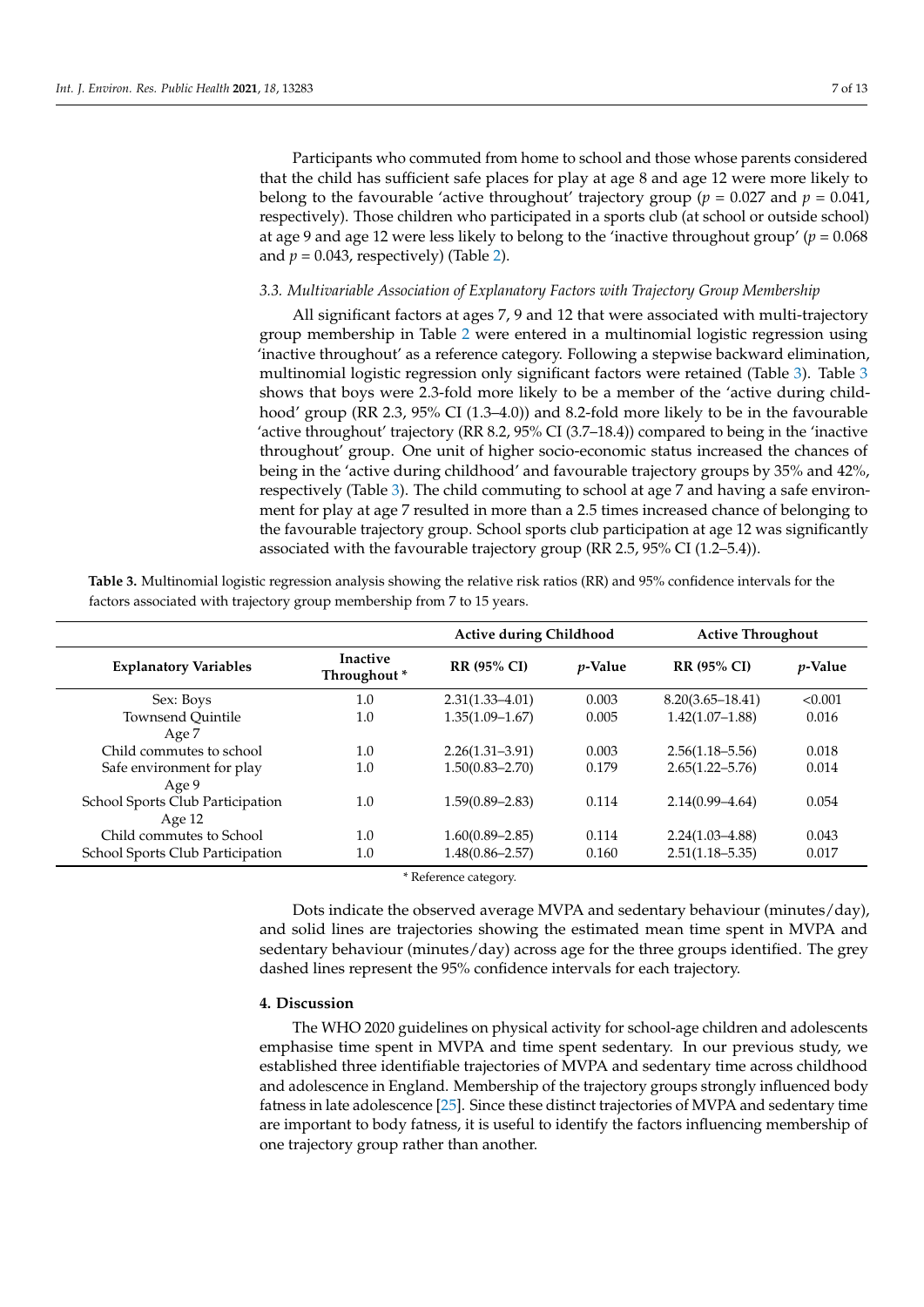#### *4.1. Main Findings*

In the present study, the factors that influenced membership of the trajectory groups in multivariable models were a mixture of modifiable (active commuting to school, sports club membership, safe environment for outdoor play) and non-modifiable (sex, SES) factors. The present study suggests that these childhood factors have a long-lasting influence on time spent in MVPA and sedentary behaviour (and on related health outcomes such as fatness) across childhood and adolescence, and so will be useful in planning future physical activity/sedentary behaviour interventions.

To the best of our knowledge there are few studies that have used a multi-trajectory approach to model two forms of contrasting but related movement behaviours, daily MVPA and sedentary time, across childhood to adolescence and to study lifestyle-related factors that predicted group membership. As noted above, we are unaware of any longitudinal studies that identified modifiable and non-modifiable factors associated with combined trajectories of MVPA and sedentary time across childhood and adolescence. However, a brief consideration of the present study findings in the context of the previous literature is discussed.

#### *4.2. Gender*

While the majority of children and adolescents of both sexes in the UK have low MVPA and spend large parts of their day sedentary, and declines in MVPA and increases in time spent sedentary affect both sexes by early–mid childhood [\[6](#page-10-5)[,7\]](#page-10-6), this is not the same as the more nuanced issue of possible differences between boys and girls in the probability of belonging to particular trajectories of time spent in MVPA and time spent sedentary across childhood and adolescence. Changes in overall physical activity from age 10 to age 16 via group-based trajectory analysis in US youths reported two factors; being male (77.8%) and having a lower BMI at age 10 years [\[39\]](#page-11-18). In our study, sex of the child was the most important factor for high MVPA and low sedentary time group membership. In our study, the most active were also most likely to be boys (77.4%), but BMI at age 7 or age 9 were not associated with active trajectory membership.

#### *4.3. Socio-Economic Status*

Low socio-economic status in childhood can have a range of effects including differential access to health care, different physical activity environment and differential exposure to stress [\[40\]](#page-11-19), but many studies that have measured habitual MVPA objectively in UK children have found negligible differences between children of different SES. The present study examined SES influences on differences in MVPA and sedentary behaviour trajectory across childhood and adolescence, a subtle but important difference compared to previous studies. After adjustment, a unit increase in Townsend quintile score was significantly associated with higher probability of being in 'the active throughout group'. In Australian pre-adolescents, there was high amount of MVPA among children with higher socio-economic status [\[41\]](#page-11-20). Similarly, in US children, boys and girls with higher household income were 2.0 and 2.6 times more likely to achieve physical activity guidelines during adulthood, respectively [\[42\]](#page-11-21). Children with low socio-economic status generally have low participation in school and community sports activities [\[43\]](#page-11-22), though not habitual MVPA as measured by accelerometery. While SES has negligible influence on time spent in MVPA at single points in time in UK studies, including our previous analyses of the Gateshead Millennium Study cohort [\[20\]](#page-11-0), SES might influence trajectories via an influence on sustained participation in organised sport and physical activity.

## *4.4. Sports Club Participation*

In a previous report of the same cohort (GMS), sports participation at age 12 was associated with a 5% increase in MVPA and a 4% reduction in sedentary behaviour. By applying a multi-trajectory approach, we were able to see that children who did not participate in school sports clubs at age 9 and age 12 were at a significantly higher risk of being in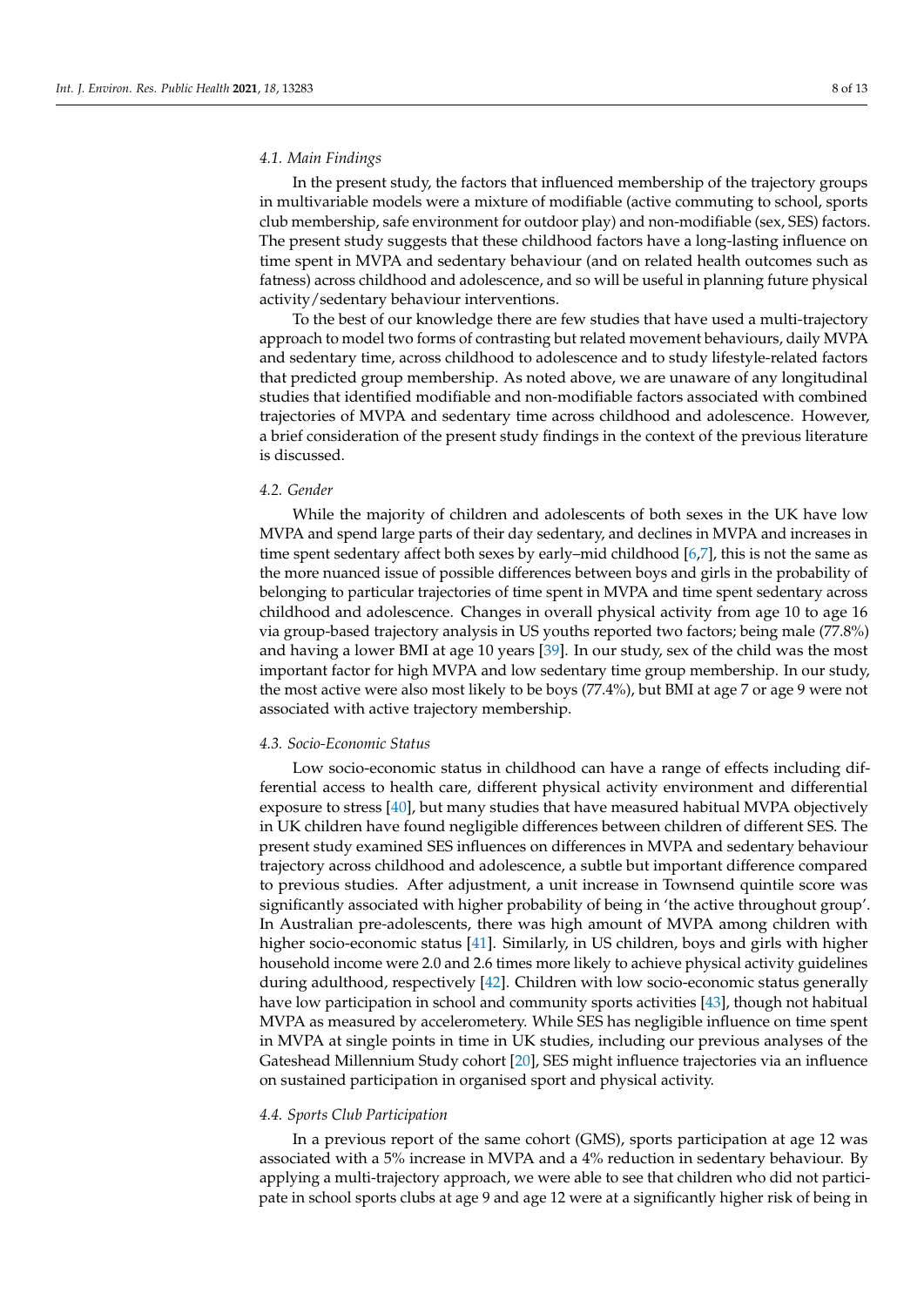the 'inactive throughout' group in the univariable analysis. The absence of outside school sports clubs as a contributor to trajectories is maybe because the preferred outside school activity among participants was swimming (35.3% at age 9 and 9.1% at age 12), which goes undetected with accelerometers. The multivariable analysis identified school sports club participation as a meaningful contributor to the 'active throughout' group membership. This finding is consistent with results from the Australian LOOK longitudinal study, which provided evidence that sport participation is an important vehicle to increase MVPA and reduce sedentary time in children and adolescents aged 8–16 years [\[12\]](#page-10-11). Moreover, in the Australian study, sports participation improved cardiorespiratory fitness and reduced body fat development in girls and increased the chance of meeting physical activity recommendations in children over the period 8 to 16 years [\[12\]](#page-10-11). Sports club participation at least once a week was associated with 2.5- and 3.5-fold increases in the achievement of physical activity recommendations in 6–10 year olds and 11–17 year olds, respectively [\[44\]](#page-11-23). In Irish youths, sports participation positively predicted physical activity for the next five years [\[45\]](#page-12-0). In fact, a 28 year follow-up study showed that participants who were active in youth sports had a higher chance of healthy lifestyle behaviour, especially among the women [\[46\]](#page-12-1). Unfortunately, recent reports suggests that sports club participation declines during the transition from childhood to adolescence [\[47\]](#page-12-2).

The summary above concerns associations between sports club participation and MVPA only, not associations with trajectories of MVPA and/or sedentary behaviour. We are only aware of a single study that attempted to examine associations between sports club participation in children and adolescents and MVPA trajectory, and that study did not consider sedentary behaviour trajectory [\[42\]](#page-11-21). That study investigated sports participation trajectories in US youths from 6 to 18 years and found three distinct groups, the continuously participating group was 45.9% and dropouts from sports participation occurred mostly between 9 to 13 years [\[42\]](#page-11-21).

#### *4.5. Active Commute to School*

In our study, the prevalence of active commuting declined from age 9 to 12, and prevalence was higher in boys and children with lower socio-economic status, confirming recent findings [\[48\]](#page-12-3). It is evident that active commuting is associated with lower BMI [\[49,](#page-12-4)[50\]](#page-12-5). Studies from many different regions around the world [\[51](#page-12-6)[–53\]](#page-12-7) suggest that active commuting to school can increase MVPA among children and adolescents. There is a secular decline in the percentage of children who actively commute to school [\[54\]](#page-12-8). Via active commuting, an additional 24 to 45 min of MVPA can be accumulated per day [\[55](#page-12-9)[,56\]](#page-12-10) and, hence, commuting to school can be a main source of activity among children when they do not participate in a sports club. These previous studies did not consider the influences of the commuting mode on the trajectories of MVPA and sedentary behaviour, the focus of the present study. In our study, children who commuted to school at age 7 were 2 times more likely to belong to the active throughout trajectory. Recently, schools that implemented policies and interventions to support active commuting have found positive changes in body composition in the early school years [\[57](#page-12-11)[,58\]](#page-12-12). However, the commute distance should probably be more than 0.8 km to see a meaningful change in daily activity [\[57\]](#page-12-11).

#### *4.6. Safe Environment*

Commuting to school and outdoor time is often associated with a clustering of other environmental factors such as a safe neighbourhood and safe traffic amenities [\[59,](#page-12-13)[60\]](#page-12-14). It has previously been reported that having access to a green park and high perceived traffic safety increased daily MVPA by 6.8 and 2.5 min per day, respectively, among 6–10-year-old children. In a study involving Mexican children, the perceived pedestrian safety among older boys aged 15–18 years was not associated with MVPA or sports participation, however, pedestrian safety was not associated with MVPA among girls [\[61,](#page-12-15)[62\]](#page-12-16). We are not aware of any previous studies of perceived neighbourhood safety influences on the trajectories of MVPA, trajectories of sedentary behaviour, or trajectories of MVPA and sedentary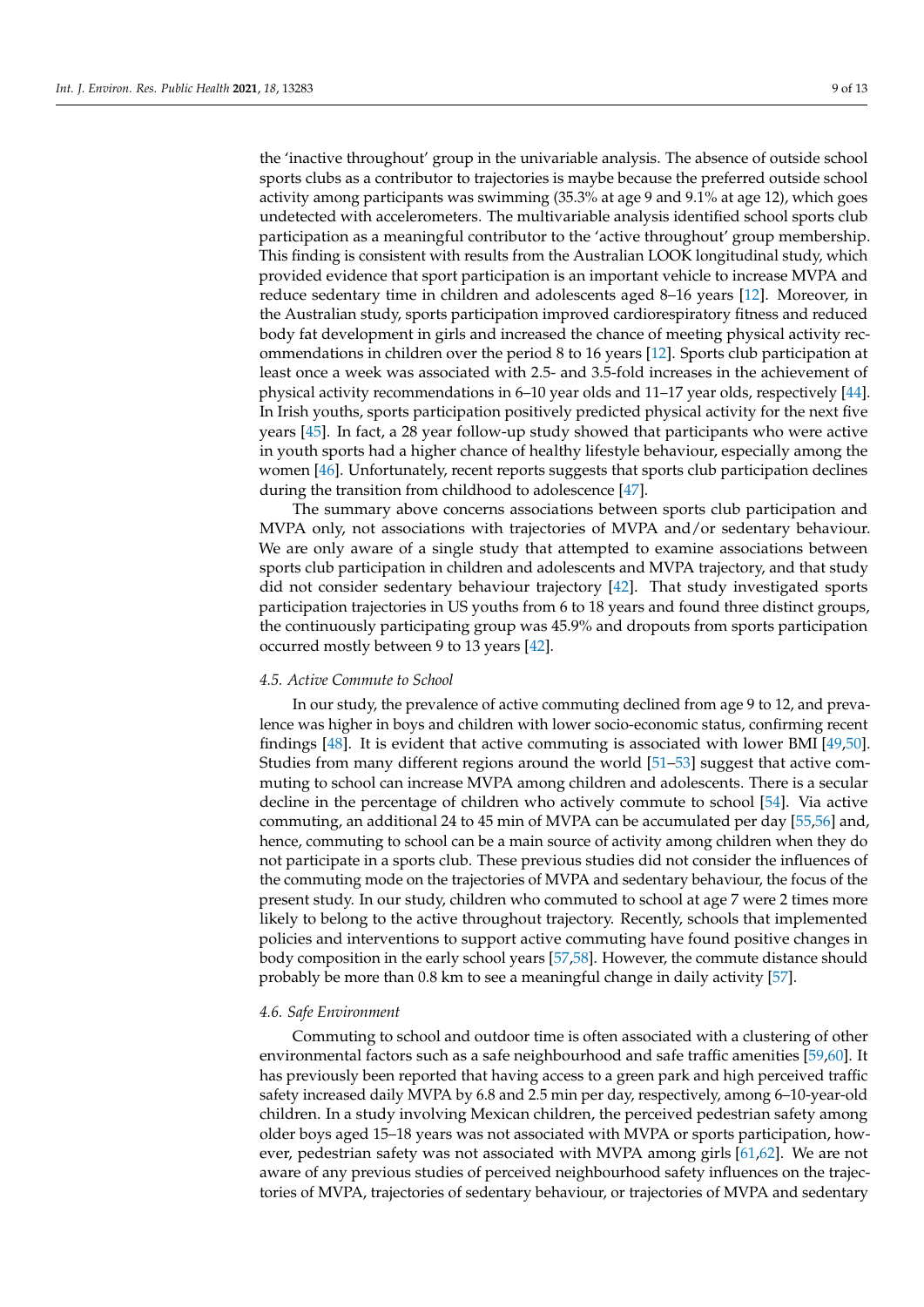behaviour combined. In our study, having a perceived safe physical activity environment at age 7 was associated with the most favourable active throughout trajectory group. In the regression analysis performed in our study, perceived neighbourhood safety when children were 12 years was no longer a significant contributor to the active trajectory group membership. This could imply that perceptions of safety are most important at a younger age, possibly because that is when MVPA and sedentary behaviour habits are being formed.

## *4.7. Strengths and Limitations*

The main strength of this study was the longitudinal study design, recruiting participants in four waves from age 7 to age 15 years. Another feature that makes this study stronger was the fact that physical activity was monitored objectively at each wave using accelerometers, and many known modifiable and non-modifiable risk factors were assessed at key intervals during the child's growth. The uniqueness that makes it standout from other studies is the innovative way of analysing the data using multi-trajectories for MVPA and sedentary behaviour. As noted above, no previous study has examined the determinants of combined MVPA and sedentary behaviour trajectories across childhood and adolescence. We believe that by presenting the size of a favourable trajectory group and by identifying significant factors associated with this trajectory, we are able to communicate more effectively with the policy makers and general audience. Our three distinct trajectory groups, previously identified as influencing body fatness in late adolescence [\[25\]](#page-11-5), were novel and, therefore, a strength, and we had adequate sample size per group to draw meaningful information from this study, which was another strength.

However, this study does have a few limitations to consider. The first limitation of this study is the loss of follow-up among children at age 15 y: 21.1% of participants had missing or provided invalid accelerometer data. However, this was less likely to result in bias because physical activity measures and BMI-z scores at baseline among participants that provided data were comparable to those who had missing accelerometer data. Another limitation to this study could be that, since pubertal maturation status was not assessed, it was not possible to include biological influences along with environmental factors associated with active lifestyles through adolescence. Even though there were four waves of data collection, the information regarding participation in sports clubs, commuting to school and perception of neighbourhood safety was not assessed at every time point. Screen time behaviour is changing very swiftly with emerging technology, ease of access and academic demands. These behaviours must be frequently monitored, possibly even on an annual basis, given the developments in new technology and children's access to screens, in order to provide meaningful analysis. Despite these limitations, data regarding sports participation and commuting to school were assessed across the relevant age groups, which covered much of childhood and adolescence (age 7, 9 and age 12).

## **5. Conclusions**

The present study found a number of fixed and modifiable variables that determined the trajectories of time spent in MVPA and time spent in sedentary behaviour across childhood and adolescence. The fixed variables, gender and socio-economic status, might be useful in identifying children at high risk of being in an unfavourable trajectory from early life. The modifiable variables such as active commuting to school, the provision of safe and adequate space for physical activity participation and sports club membership at school or after school could potentially shift children into more favourable trajectories, with long-lasting impacts across childhood, adolescence and adulthood.

**Author Contributions:** Conceptualization, A.F. and J.J.R.; software, A.F.; formal analysis, A.F.; investigation, A.F. and J.J.R.; resources, L.B., A.J.A., M.S.P., A.R.H. and J.J.R.; data curation, L.B., A.J.A., M.S.P., A.R.H. and J.J.R.; writing—original draft preparation, A.F. and J.J.R.; writing—review and editing A.F., L.B., A.J.A., M.S.P., A.R.H., X.J., M.G.W. and J.J.R.; visualization, A.F.; supervision, J.J.R. All authors have read and agreed to the published version of the manuscript.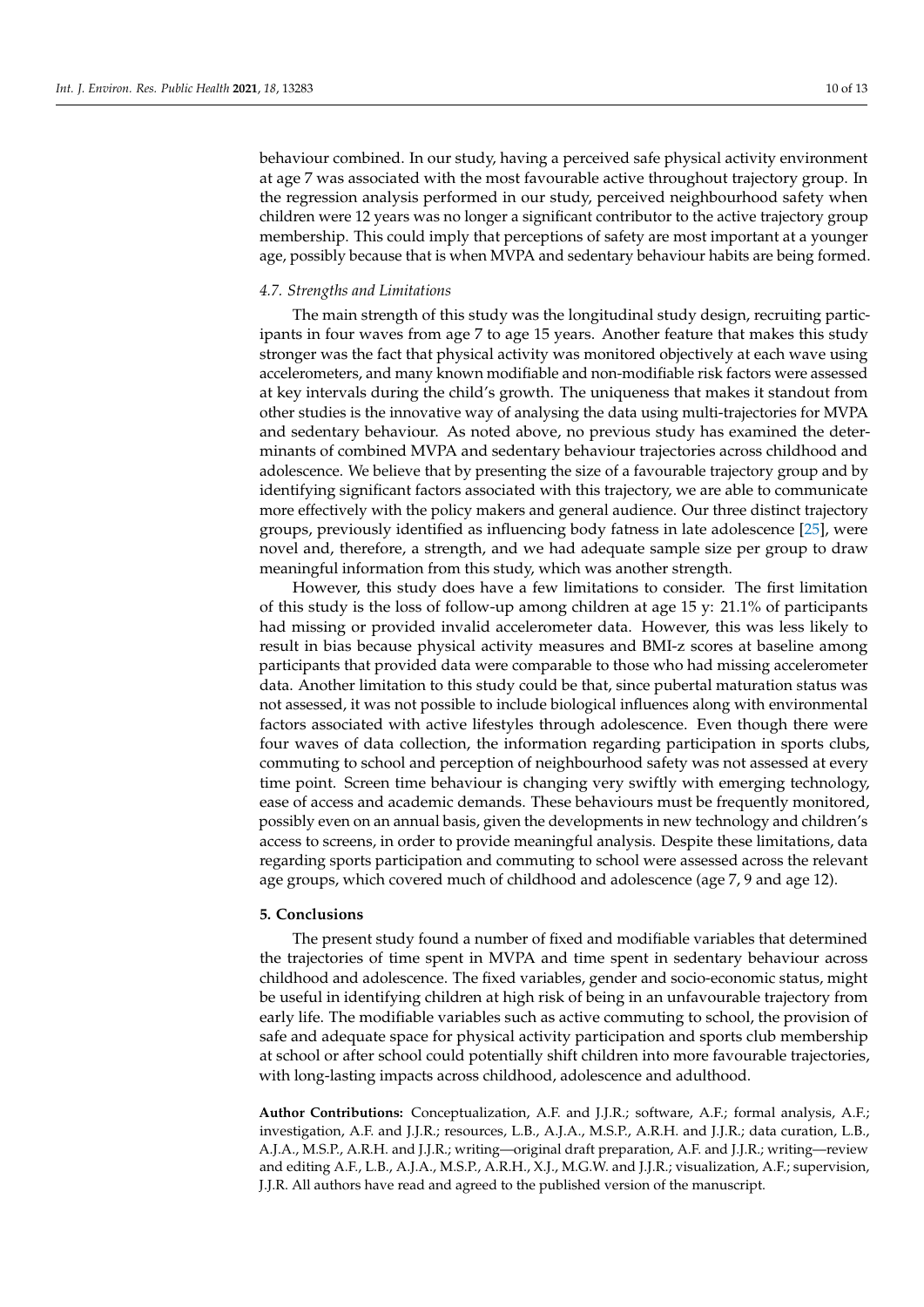**Funding:** This research received no external funding.

**Institutional Review Board Statement:** The study was conducted according to the guidelines of the Declaration of Helsinki, and approved by the Institutional Review Board (or Ethics Committee) of Gateshead and South Tyneside Local National Health Service Research Ethics Committee. Age 6–7: Ref 06/Q0901/49, Newcastle University Faculty of Medical Sciences Ethics Committee, 000104/2008, Newcastle University Faculty of Medical Sciences Ethics Committee, 00510/2011. Age 15: Newcastle University Faculty of Medical Sciences Ethics Committee, 00728\_1/2014.

**Informed Consent Statement:** All parents or legal guardians of participants who participated in this study provided signed consent and their personal information remained confidential. All children provided assent before data were collected.

**Data Availability Statement:** The datasets used and/or analysed during the current study are available from the corresponding author on request.

**Conflicts of Interest:** The authors declare no conflict of interest.

## **References**

- <span id="page-10-0"></span>1. Janz, K.F.; Letuchy, E.M.; Burns, T.L.; Gilmore, J.M.E.; Torner, J.C.; Levy, S.M. Objectively measured physical activity trajectories predict adolescent bone strength: Iowa Bone Development Study. *Br. J. Sports Med.* **2014**, *48*, 1032–1036. [\[CrossRef\]](http://doi.org/10.1136/bjsports-2014-093574)
- <span id="page-10-1"></span>2. Oliveira, T.; Pizarro, A.; Costa, M.; Fernandes, L.; Silva, G.; Mota, J.; Ribeiro, J.C. Cardiorespiratory fitness, but not physical activity, is associated with academic achievement in children and adolescents. *Ann. Hum. Biol.* **2017**, *44*, 309–315. [\[CrossRef\]](http://doi.org/10.1080/03014460.2017.1308010)
- <span id="page-10-2"></span>3. Pate, R.R.; Hillman, C.H.; Janz, K.F.; Katzmarzyk, P.T.; Powell, K.E.; Torres, A.; Whitt-Glover, M.C. Physical Activity and Health in Children Younger than 6 Years: A Systematic Review. *Med. Sci. Sports Exerc.* **2019**, *51*, 1282–1291. [\[CrossRef\]](http://doi.org/10.1249/MSS.0000000000001940) [\[PubMed\]](http://www.ncbi.nlm.nih.gov/pubmed/31095085)
- <span id="page-10-3"></span>4. Taimela, S.; Viikari, J.S.; Porkka, K.V.; Dahlen, G.H. Lipoprotein (a) levels in children and young adults: The influence of physical activity. The Cardiovascular Risk in Young Finns Study. *Acta Paediatr.* **1994**, *83*, 1258–1263. [\[CrossRef\]](http://doi.org/10.1111/j.1651-2227.1994.tb13009.x) [\[PubMed\]](http://www.ncbi.nlm.nih.gov/pubmed/7734865)
- <span id="page-10-4"></span>5. Bull, F.C.; Al-Ansari, S.S.; Biddle, S.; Borodulin, K.; Buman, M.P.; Cardon, G.; Carty, C.; Chaput, J.-P.; Chastin, S.; Chou, R.; et al. World Health Organization 2020 guidelines on physical activity and sedentary behaviour. *Br. J. Sports Med.* **2020**, *54*, 1451. [\[CrossRef\]](http://doi.org/10.1136/bjsports-2020-102955)
- <span id="page-10-5"></span>6. Farooq, M.A.; Parkinson, K.N.; Adamson, A.J.; Pearce, M.S.; Reilly, J.K.; Hughes, A.R.; Janssen, X.; Basterfield, L.; Reilly, J.J. Timing of the decline in physical activity in childhood and adolescence: Gateshead Millennium Cohort Study. *Br. J. Sports Med.* **2018**, *52*, 1002. [\[CrossRef\]](http://doi.org/10.1136/bjsports-2016-096933) [\[PubMed\]](http://www.ncbi.nlm.nih.gov/pubmed/28288966)
- <span id="page-10-6"></span>7. Tanaka, C.; Reilly, J.J.; Huang, W.Y. Longitudinal changes in objectively measured sedentary behaviour and their relationship with adiposity in children and adolescents: Systematic review and evidence appraisal. *Obes. Rev.* **2014**, *15*, 791–803. [\[CrossRef\]](http://doi.org/10.1111/obr.12195)
- <span id="page-10-7"></span>8. Li, K.; Haynie, D.; Lipsky, L.; Iannotti, R.J.; Pratt, C.; Simons-Morton, B. Changes in Moderate-to-Vigorous Physical Activity among Older Adolescents. *Pediatrics* **2016**, e20161372. [\[CrossRef\]](http://doi.org/10.1542/peds.2016-1372)
- <span id="page-10-8"></span>9. Lounassalo, I.; Salin, K.; Kankaanpää, A.; Hirvensalo, M.; Palomäki, S.; Tolvanen, A.; Yang, X.; Tammelin, T.H. Distinct trajectories of physical activity and related factors during the life course in the general population: A systematic review. *BMC Public Health* **2019**, *19*, 271. [\[CrossRef\]](http://doi.org/10.1186/s12889-019-6513-y)
- <span id="page-10-9"></span>10. Timperio, A.; Reid, J.; Veitch, J. Playability: Built and Social Environment Features That Promote Physical Activity Within Children. *Curr. Obes. Rep.* **2015**, *4*, 460–476. [\[CrossRef\]](http://doi.org/10.1007/s13679-015-0178-3)
- <span id="page-10-10"></span>11. Milton, K.; Cavill, N.; Chalkley, A.; Foster, C.; Gomersall, S.; Hagstromer, M.; Kelly, P.; Kolbe-Alexander, T.; Mair, J.; McLaughlin, M.; et al. Eight Investments That Work for Physical Activity. *J. Phys. Act. Health* **2021**, *18*, 625–630. [\[CrossRef\]](http://doi.org/10.1123/jpah.2021-0112)
- <span id="page-10-11"></span>12. Telford, R.M.; Telford, R.D.; Cochrane, T.; Cunningham, R.B.; Olive, L.S.; Davey, R. The influence of sport club participation on physical activity, fitness and body fat during childhood and adolescence: The LOOK Longitudinal Study. *J. Sci. Med. Sport* **2016**, *19*, 400–406. [\[CrossRef\]](http://doi.org/10.1016/j.jsams.2015.04.008)
- <span id="page-10-12"></span>13. Duncan, M.J.; Vandelanotte, C.; Caperchione, C.; Hanley, C.; Mummery, W.K. Temporal trends in and relationships between screen time, physical activity, overweight and obesity. *BMC Public Health* **2012**, *12*, 1060. [\[CrossRef\]](http://doi.org/10.1186/1471-2458-12-1060)
- 14. Maher, C.; Olds, T.S.; Eisenmann, J.C.; Dollman, J. Screen time is more strongly associated than physical activity with overweight and obesity in 9- to 16-year-old Australians. *Acta Paediatr.* **2012**, *101*, 1170–1174. [\[CrossRef\]](http://doi.org/10.1111/j.1651-2227.2012.02804.x)
- 15. Marques, A.; Ekelund, U.; Sardinha, L.B. Associations between organized sports participation and objectively measured physical activity, sedentary time and weight status in youth. *J. Sci. Med. Sport* **2016**, *19*, 154–157. [\[CrossRef\]](http://doi.org/10.1016/j.jsams.2015.02.007)
- 16. Koorts, H.; Timperio, A.; Arundell, L.; Parker, K.; Abbott, G.; Salmon, J. Is sport enough? Contribution of sport to overall moderate- to vigorous-intensity physical activity among adolescents. *J. Sci. Med. Sport* **2019**, *22*, 1119–1124. [\[CrossRef\]](http://doi.org/10.1016/j.jsams.2019.06.009) [\[PubMed\]](http://www.ncbi.nlm.nih.gov/pubmed/31277920)
- 17. Murray, C.L.; Marla, R.O.; Maxwell, J.R. Systematic Review of Active Commuting to School and Children's Physical Activity and Weight. *J. Phys. Act. Health* **2008**, *5*, 930–949. [\[CrossRef\]](http://doi.org/10.1123/jpah.5.6.930)
- <span id="page-10-13"></span>18. Faulkner, G.E.J.; Buliung, R.N.; Flora, P.K.; Fusco, C. Active school transport, physical activity levels and body weight of children and youth: A systematic review. *Prev. Med.* **2009**, *48*, 3–8. [\[CrossRef\]](http://doi.org/10.1016/j.ypmed.2008.10.017) [\[PubMed\]](http://www.ncbi.nlm.nih.gov/pubmed/19014963)
- <span id="page-10-14"></span>19. Peralta, L.R.; Mihrshahi, S.; Bellew, B.; Reece, L.J.; Hardy, L.L. Influence of School-Level Socioeconomic Status on Children's Physical Activity, Fitness, and Fundamental Movement Skill Levels. *J. Sch. Health* **2019**, *89*, 460–467. [\[CrossRef\]](http://doi.org/10.1111/josh.12761) [\[PubMed\]](http://www.ncbi.nlm.nih.gov/pubmed/30945311)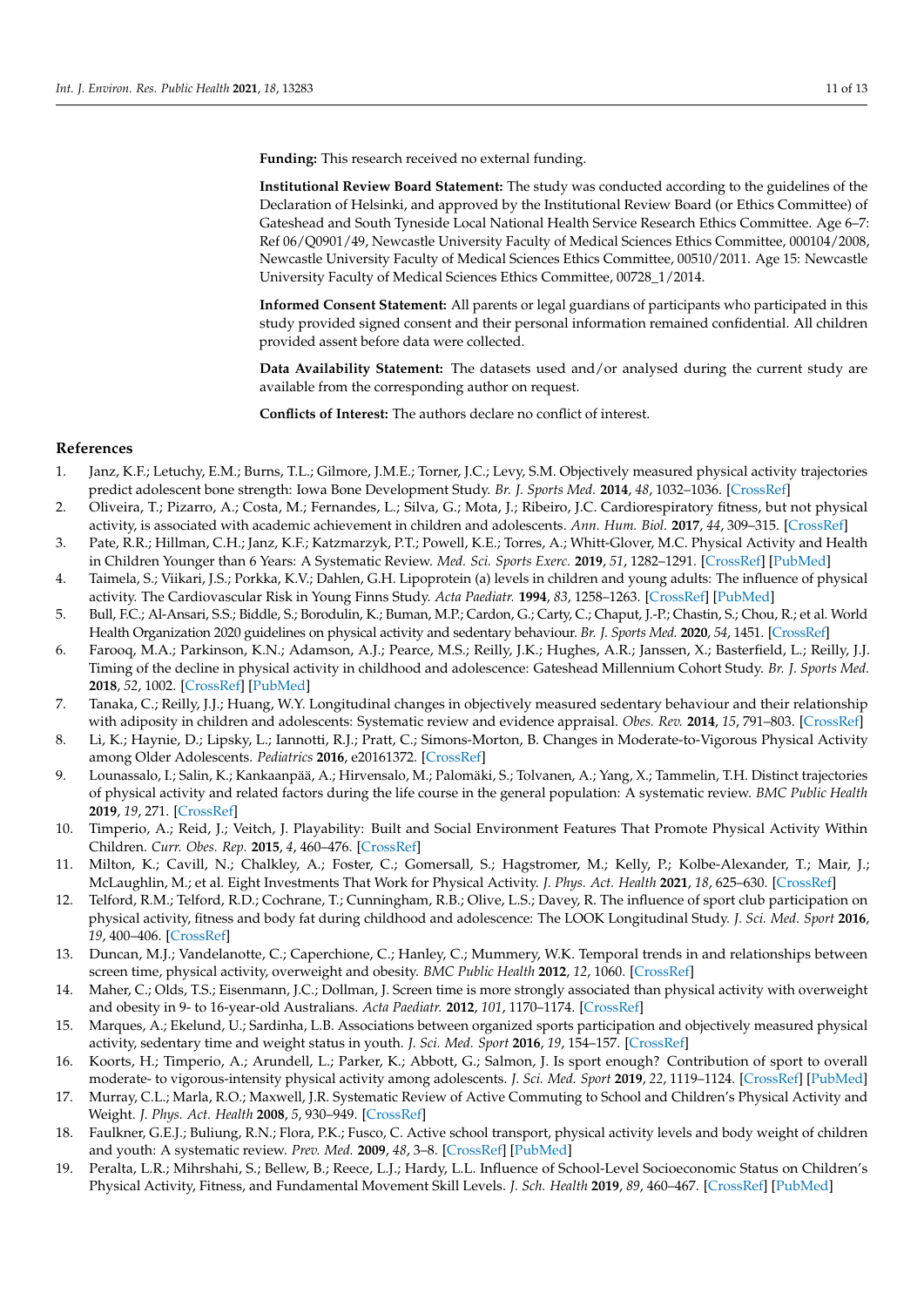- <span id="page-11-0"></span>20. Reilly, J.J.; Penpraze, V.; Hislop, J.; Davies, G.; Grant, S.; Paton, J.Y. Objective measurement of physical activity and sedentary behaviour: Review with new data. *Arch. Dis. Child* **2008**, *93*, 614. [\[CrossRef\]](http://doi.org/10.1136/adc.2007.133272)
- <span id="page-11-1"></span>21. Kwon, S.; Janz, K.F.; Letuchy, E.M.; Burns, T.L.; Levy, S.M. Active lifestyle in childhood and adolescence prevents obesity development in young adulthood. *Obesity* **2015**, *23*, 2462–2469. [\[CrossRef\]](http://doi.org/10.1002/oby.21262)
- 22. Kwon, S.; Janz, K.F.; Letuchy, E.M.; Burns, T.L.; Levy, S.M. Developmental Trajectories of Physical Activity, Sports, and Television Viewing During Childhood to Young Adulthood: Iowa Bone Development Study. *JAMA Pediatr.* **2015**, *169*, 666–672. [\[CrossRef\]](http://doi.org/10.1001/jamapediatrics.2015.0327)
- <span id="page-11-2"></span>23. Howie, E.; McVeigh, J.; Smith, A.; Straker, L. Organized Sport Trajectories from Childhood to Adolescence and Health Associations. *Med. Sci. Sports Exerc.* **2016**, *48*, 1. [\[CrossRef\]](http://doi.org/10.1249/MSS.0000000000000894) [\[PubMed\]](http://www.ncbi.nlm.nih.gov/pubmed/27314410)
- <span id="page-11-3"></span>24. Hanson, S.K.; Munthali, R.J.; Micklesfield, L.K.; Lobelo, F.; Cunningham, S.A.; Hartman, T.J.; Norris, S.A.; Stein, A.D. Longitudinal patterns of physical activity, sedentary behavior and sleep in urban South African adolescents, Birth-To-Twenty Plus cohort. *BMC Pediatr.* **2019**, *19*, 241. [\[CrossRef\]](http://doi.org/10.1186/s12887-019-1619-z)
- <span id="page-11-5"></span>25. Farooq, A.; Basterfield, L.; Adamson, A.J.; Pearce, M.S.; Hughes, A.R.; Janssen, X.; Wilson, M.G.; Reilly, J.J. Moderate-to-vigorous intensity physical activity and sedentary behaviour across childhood and adolescence, and their combined relationship with obesity risk: A multi-trajectory analysis. *Int. J. Environ. Res. Public Health* **2021**, *18*, 7421. [\[CrossRef\]](http://doi.org/10.3390/ijerph18147421) [\[PubMed\]](http://www.ncbi.nlm.nih.gov/pubmed/34299872)
- <span id="page-11-4"></span>26. Gallant, F.; Thibault, V.; Hebert, J.; Gunnell, K.E.; Bélanger, M. One size does not fit all: Identifying clusters of physical activity, screen time, and sleep behaviour co-development from childhood to adolescence. *Int. J. Behav. Nutr. Phys. Act.* **2020**, *17*, 58. [\[CrossRef\]](http://doi.org/10.1186/s12966-020-00964-1)
- <span id="page-11-6"></span>27. Oh, M.; Zhang, D.; Whitaker, K.M.; Letuchy, E.M.; Janz, K.F.; Levy, S.M. Moderate-to-vigorous intensity physical activity trajectories during adolescence and young adulthood predict adiposity in young adulthood: The Iowa Bone Development Study. *J. Behav. Med.* **2021**, *44*, 231–240. [\[CrossRef\]](http://doi.org/10.1007/s10865-020-00190-x) [\[PubMed\]](http://www.ncbi.nlm.nih.gov/pubmed/33068254)
- <span id="page-11-7"></span>28. Basterfield, L.; Adamson, A.J.; Frary, J.K.; Parkinson, K.N.; Pearce, M.S.; Reilly, J.J. Longitudinal study of physical activity and sedentary behavior in children. *Pediatrics* **2011**, *127*, e24–e30. [\[CrossRef\]](http://doi.org/10.1542/peds.2010-1935) [\[PubMed\]](http://www.ncbi.nlm.nih.gov/pubmed/21173005)
- <span id="page-11-9"></span>29. King, A.C.; Parkinson, K.N.; Adamson, A.J.; Murray, L.; Besson, H.; Reilly, J.J.; Basterfield, L.; The Gateshead Millennium Study Core Team. Correlates of objectively measured physical activity and sedentary behaviour in English children. *Eur. J. Public Health* **2011**, *21*, 424–431. [\[CrossRef\]](http://doi.org/10.1093/eurpub/ckq104)
- <span id="page-11-8"></span>30. Pearce, M.S.; Basterfield, L.; Mann, K.D.; Parkinson, K.N.; Adamson, A.J.; Reilly, J.J.; Gateshead Millennium Study Core Team. Early Predictors of Objectively Measured Physical Activity and Sedentary Behaviour in 8–10 Year Old Children: The Gateshead Millennium Study. *PLoS ONE* **2012**, *7*, e37975. [\[CrossRef\]](http://doi.org/10.1371/journal.pone.0037975)
- <span id="page-11-10"></span>31. Basterfield, L.; Pearce, M.S.; Adamson, A.J.; Frary, J.K.; Parkinson, K.N.; Wright, C.M.; Reilly, J.J. Physical Activity, Sedentary Behavior, and Adiposity in English Children. *Am. J. Prev. Med* **2012**, *42*, 445–451. [\[CrossRef\]](http://doi.org/10.1016/j.amepre.2012.01.007)
- <span id="page-11-11"></span>32. Evenson, K.R.; Catellier, D.J.; Gill, K.; Ondrak, K.S.; McMurray, R.G. Calibration of two objective measures of physical activity for children. *J. Sports Sci.* **2008**, *26*, 1557–1565. [\[CrossRef\]](http://doi.org/10.1080/02640410802334196) [\[PubMed\]](http://www.ncbi.nlm.nih.gov/pubmed/18949660)
- <span id="page-11-12"></span>33. Basterfield, L.; Reilly, J.K.; Pearce, M.S.; Parkinson, K.N.; Adamson, A.J.; Reilly, J.J.; Vella, S.A. Longitudinal associations between sports participation, body composition and physical activity from childhood to adolescence. *J. Sports Sci.* **2015**, *18*, 178–182. [\[CrossRef\]](http://doi.org/10.1016/j.jsams.2014.03.005) [\[PubMed\]](http://www.ncbi.nlm.nih.gov/pubmed/24704422)
- <span id="page-11-13"></span>34. Janssen, X.; Basterfield, L.; Parkinson, K.N.; Pearce, M.; Reilly, J.K.; Adamson, A.J.; Reilly, J.J. Determinants of changes in sedentary time and breaks in sedentary time among 9 and 12year old children. *Prev. Med. Rep.* **2015**, *2*, 880–885. [\[CrossRef\]](http://doi.org/10.1016/j.pmedr.2015.10.007)
- <span id="page-11-14"></span>35. Mutz, M.; Albrecht, P. Parents' Social Status and Children's Daily Physical Activity: The Role of Familial Socialization and Support. *J. Child Fam. Stud.* **2017**, *26*, 3026–3035. [\[CrossRef\]](http://doi.org/10.1007/s10826-017-0808-3)
- <span id="page-11-15"></span>36. Jones, B.L.; Nagin, D.S. A Note on a Stata Plugin for Estimating Group-based Trajectory Models. *Sociol. Methods Res.* **2013**, *42*, 608–613. [\[CrossRef\]](http://doi.org/10.1177/0049124113503141)
- <span id="page-11-16"></span>37. Nagin, D.S.; Jones, B.L.; Passos, V.L.; Tremblay, R.E. Group-based multi-trajectory modeling. *Stat. Methods Med. Res.* **2018**, *27*, 2015–2023. [\[CrossRef\]](http://doi.org/10.1177/0962280216673085)
- <span id="page-11-17"></span>38. Nagin, D.S. *Group-Based Modeling of Development*; Harvard University Press: Cambridge, UK, 2005.
- <span id="page-11-18"></span>39. Pate, R.R.; Schenkelberg, M.A.; Dowda, M.; McIver, K.L. Group-based physical activity trajectories in children transitioning from elementary to high school. *BMC Public Health* **2019**, *19*, 323. [\[CrossRef\]](http://doi.org/10.1186/s12889-019-6630-7)
- <span id="page-11-19"></span>40. Adler, N.E.; Stewart, J. Health disparities across the lifespan: Meaning, methods, and mechanisms. *Ann. N. Y. Acad. Sci.* **2010**, *1186*, 5–23. [\[CrossRef\]](http://doi.org/10.1111/j.1749-6632.2009.05337.x) [\[PubMed\]](http://www.ncbi.nlm.nih.gov/pubmed/20201865)
- <span id="page-11-20"></span>41. Hesketh, K.; Crawford, D.; Salmon, J. Children's television viewing and objectively measured physical activity: Associations with family circumstance. *Int. J. Behav. Nutr. Phys. Act.* **2006**, *3*, 36. [\[CrossRef\]](http://doi.org/10.1186/1479-5868-3-36)
- <span id="page-11-21"></span>42. Kwon, S.; Letuchy, E.M.; Levy, S.M.; Janz, K.F. Youth Sports Participation Is More Important among Females than Males for Predicting Physical Activity in Early Adulthood: Iowa Bone Development Study. *Int. J. Environ. Res. Public Health* **2021**, *18*, 1328. [\[CrossRef\]](http://doi.org/10.3390/ijerph18031328)
- <span id="page-11-22"></span>43. Connolly, S.; Carlin, A.; Johnston, A.; Woods, C.; Powell, C.; Belton, S.; O'Brien, W.; Saunders, J.; Duff, C.; Farmer, O.; et al. Physical Activity, Sport and Physical Education in Northern Ireland School Children: A Cross-Sectional Study. *Int. J. Environ. Res. Public Health* **2020**, *17*, 6849. [\[CrossRef\]](http://doi.org/10.3390/ijerph17186849)
- <span id="page-11-23"></span>44. Sprengeler, O.; Buck, C.; Hebestreit, A.; Wirsik, N.; Ahrens, W. Sports Contribute to Total Moderate to Vigorous Physical Activity in School Children. *Med. Sci. Sports Exerc.* **2019**, *51*, 1653–1661. [\[CrossRef\]](http://doi.org/10.1249/MSS.0000000000001948)